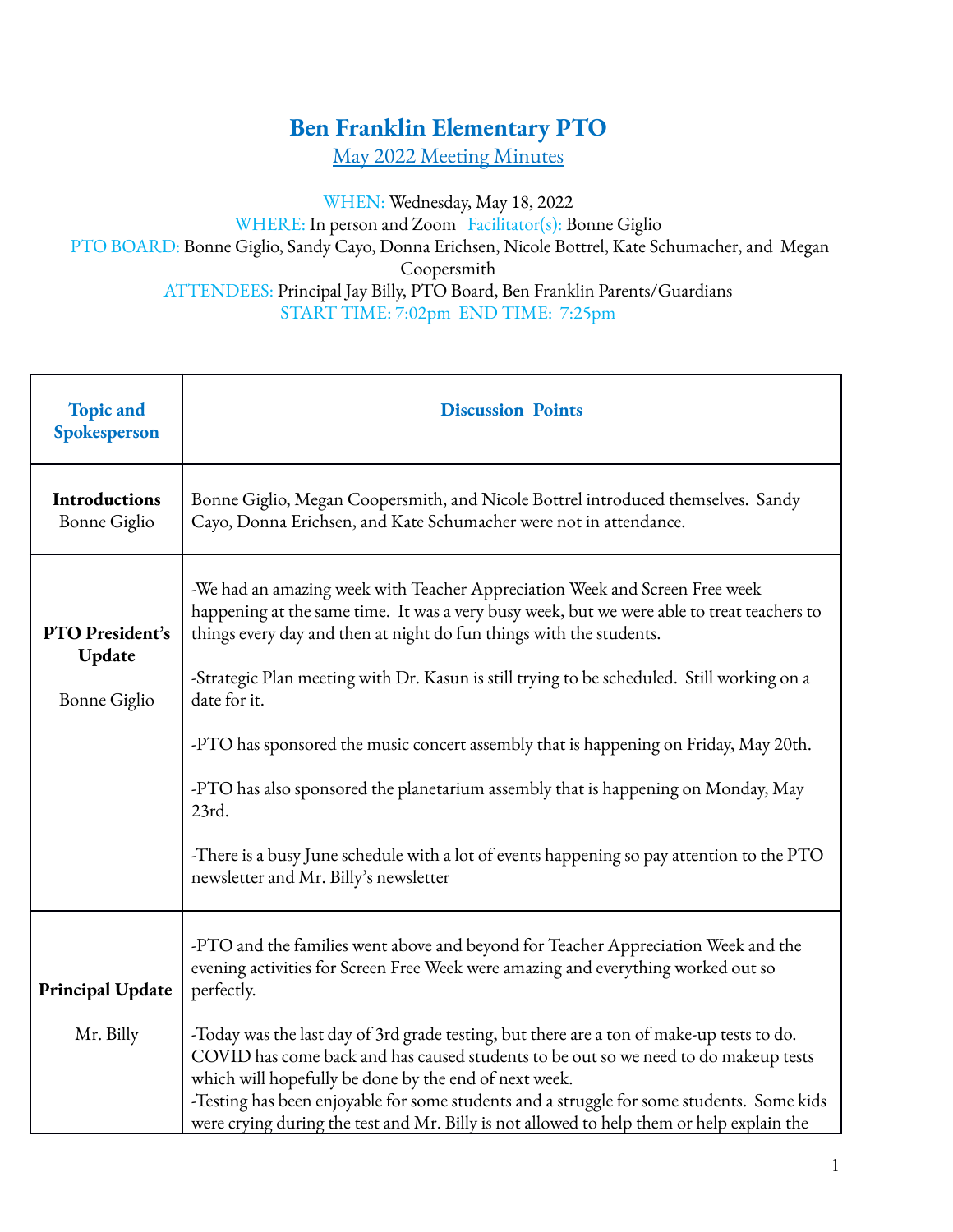|                                               | question to them so that was tough to deal with.                                                                                                                                                                                                                                                                                                                                                                                                                                                                                                                                                                                                                                                                                                                                                                                                                                                                                                                                                                                                                                                                                                                                                                                                                                                                                                                                                                                                                                                                                                                                                                                                                                                                   |  |  |  |  |
|-----------------------------------------------|--------------------------------------------------------------------------------------------------------------------------------------------------------------------------------------------------------------------------------------------------------------------------------------------------------------------------------------------------------------------------------------------------------------------------------------------------------------------------------------------------------------------------------------------------------------------------------------------------------------------------------------------------------------------------------------------------------------------------------------------------------------------------------------------------------------------------------------------------------------------------------------------------------------------------------------------------------------------------------------------------------------------------------------------------------------------------------------------------------------------------------------------------------------------------------------------------------------------------------------------------------------------------------------------------------------------------------------------------------------------------------------------------------------------------------------------------------------------------------------------------------------------------------------------------------------------------------------------------------------------------------------------------------------------------------------------------------------------|--|--|--|--|
| <b>Principal Update</b><br>cont.<br>Mr. Billy | -Students have lost a lot of their independence over the last two years and Mr. Billy has<br>noticed due to this, students have a loss of skills. Third graders are still fighting over who is<br>first in line still. Pandemic has stunted them. Mr. Billy will put in his newsletter some<br>ideas for the summer to help students gain their independence and problem solving skills.<br>He has noticed an inability for students to think on their own and do things on their own.<br>He said kids need to learn to do dangerous things safely. He encourages families to take<br>kids out and let them go outside and play in the dirt, climb logs, swing on trees and learn<br>to do these types of dangerous things safely.                                                                                                                                                                                                                                                                                                                                                                                                                                                                                                                                                                                                                                                                                                                                                                                                                                                                                                                                                                                 |  |  |  |  |
| Treasurer's<br>Report<br>Kate Schumacher      | Treasurer's Report: May 2022<br>** See last page of Meeting Minutes for Kate Schumacher's Treasurer's Report**                                                                                                                                                                                                                                                                                                                                                                                                                                                                                                                                                                                                                                                                                                                                                                                                                                                                                                                                                                                                                                                                                                                                                                                                                                                                                                                                                                                                                                                                                                                                                                                                     |  |  |  |  |
| Committee<br><b>Reports</b><br>Event chairs   | <b>Spirit Wear</b><br>Nicole Bottrel spoke<br>35 families placed orders and all orders have been delivered. If you ordered spirit wear and<br>did not receive it, reach out to Nicole at <b>bfptocorrespondingsecretary@gmail.com</b><br>-Extra spirit wear items were also purchased and will be for sale at the Carnival on June<br>12th. They are leftover items so there will be limited sizes and styles.<br><b>Volunteer Appreciation Event</b><br>Nicole Bottrel spoke<br>If you were kind enough to give time to volunteer to chair a PTO event or volunteer at a<br>PTO event this year, we want to show our appreciation by giving you back some "you<br>time"<br>-drop and go event at Amerikick Princeton on Saturday, June 11 from 5-8pm<br>-Kids will be fed pizza, snacks and drinks and will be taken care of while you enjoy time off<br>-To sign up, please visit the signup genius and include your name, your child or children's<br>names, and the PTO event you volunteered at.<br>-See Volunteer Appreciation flyer for more details<br><b>3rd Grade Committee</b><br>Megan Coopersmith spoke<br>-Every 3rd grader, plus every 3rd grade teacher and Mr. Billy are all receiving a 3rd grade<br>shirt as a class gift. The order has been submitted and they should arrive in a couple weeks.<br>-The 3rd grade yearbook is almost done and will be submitted at the end of this week.<br>-The 3rd grade party is Saturday, June 4 from 3:30pm-6:30pm. There will be a magician<br>doing a one hour magic show, Italian Ice truck, cotton candy, prizes, raffle, games, and<br>chances to have a bucket of water dumped on Mr. Billy's head.<br>-See 3rd Grade Party flyer for more details |  |  |  |  |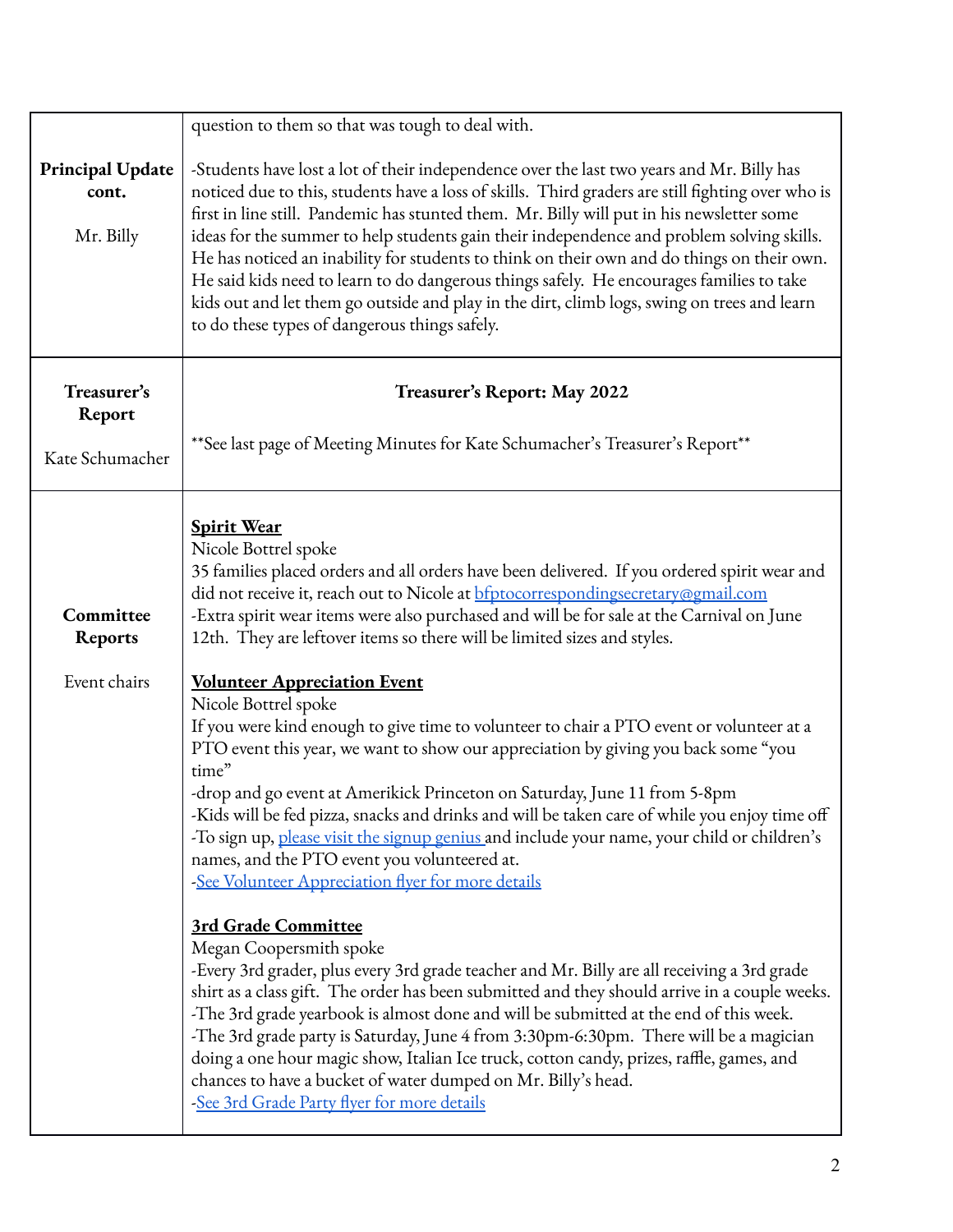| Committee           | <b>End of Year Carnival</b>                                                                                                      |  |  |  |  |  |  |  |  |
|---------------------|----------------------------------------------------------------------------------------------------------------------------------|--|--|--|--|--|--|--|--|
| <b>Reports</b>      | Bonne Giglio spoke                                                                                                               |  |  |  |  |  |  |  |  |
| cont.               | -Sunday, June 12th from 12pm-3pm                                                                                                 |  |  |  |  |  |  |  |  |
|                     | -still working on the details                                                                                                    |  |  |  |  |  |  |  |  |
|                     | -there will be a flyer sent out, but mark your calendars because it will be super fun and                                        |  |  |  |  |  |  |  |  |
| Event chairs        | there will be lots of games, prizes and food                                                                                     |  |  |  |  |  |  |  |  |
|                     |                                                                                                                                  |  |  |  |  |  |  |  |  |
|                     |                                                                                                                                  |  |  |  |  |  |  |  |  |
|                     |                                                                                                                                  |  |  |  |  |  |  |  |  |
|                     | <b>Elections:</b>                                                                                                                |  |  |  |  |  |  |  |  |
|                     | -No additional nominations were made. All positions were running unopposed. Election                                             |  |  |  |  |  |  |  |  |
|                     | was held.                                                                                                                        |  |  |  |  |  |  |  |  |
|                     | 1st VP: Petra Crevier-8 yes 0 no                                                                                                 |  |  |  |  |  |  |  |  |
| <b>New Business</b> | 2nd VP: Rachelle Picarello- 9 yes 0 no                                                                                           |  |  |  |  |  |  |  |  |
|                     | Treasurer: Kristen Paladino- 10 yes 0 no<br>Congratulations to Petra, Rachelle and Kristen for being elected into the PTO Board! |  |  |  |  |  |  |  |  |
| Bonne Giglio        | Thank you to Kate, Donna, and Sandy for all your efforts and hard work this year on the                                          |  |  |  |  |  |  |  |  |
|                     | PTO Board! We appreciate you and are grateful to you all!                                                                        |  |  |  |  |  |  |  |  |
|                     |                                                                                                                                  |  |  |  |  |  |  |  |  |
|                     |                                                                                                                                  |  |  |  |  |  |  |  |  |
|                     |                                                                                                                                  |  |  |  |  |  |  |  |  |
|                     |                                                                                                                                  |  |  |  |  |  |  |  |  |
|                     | <b>Upcoming Events</b>                                                                                                           |  |  |  |  |  |  |  |  |
|                     | May 27: No School                                                                                                                |  |  |  |  |  |  |  |  |
|                     | May 28: Memorial Day Parade. To walk with BF group, meet at 10am in parking                                                      |  |  |  |  |  |  |  |  |
|                     | lot. Parents don't have to do the walk, they can meet at the park at the end if they                                             |  |  |  |  |  |  |  |  |
|                     | prefer                                                                                                                           |  |  |  |  |  |  |  |  |
|                     | May 30: No School                                                                                                                |  |  |  |  |  |  |  |  |
|                     | June 2: Unity Day for 3rd Graders to go visit LIS                                                                                |  |  |  |  |  |  |  |  |
|                     | June 4: 3rd Grade Party 3:30-6:30pm                                                                                              |  |  |  |  |  |  |  |  |
|                     | June 9: Field Day                                                                                                                |  |  |  |  |  |  |  |  |
|                     | June 11: Volunteer Appreciation Event at Amerikick 5-8pm                                                                         |  |  |  |  |  |  |  |  |
|                     | June 12: Carnival 12-3pm                                                                                                         |  |  |  |  |  |  |  |  |
|                     | June 17: Trenton Thunder Game                                                                                                    |  |  |  |  |  |  |  |  |
|                     | June 21: Chalk the Walk                                                                                                          |  |  |  |  |  |  |  |  |
|                     | June 22: Last Day of School and 3rd Grade Clap Out!                                                                              |  |  |  |  |  |  |  |  |
|                     |                                                                                                                                  |  |  |  |  |  |  |  |  |
|                     |                                                                                                                                  |  |  |  |  |  |  |  |  |
| Questions or        |                                                                                                                                  |  |  |  |  |  |  |  |  |
| <b>Comments</b>     | none                                                                                                                             |  |  |  |  |  |  |  |  |
|                     |                                                                                                                                  |  |  |  |  |  |  |  |  |
| All                 |                                                                                                                                  |  |  |  |  |  |  |  |  |
|                     |                                                                                                                                  |  |  |  |  |  |  |  |  |